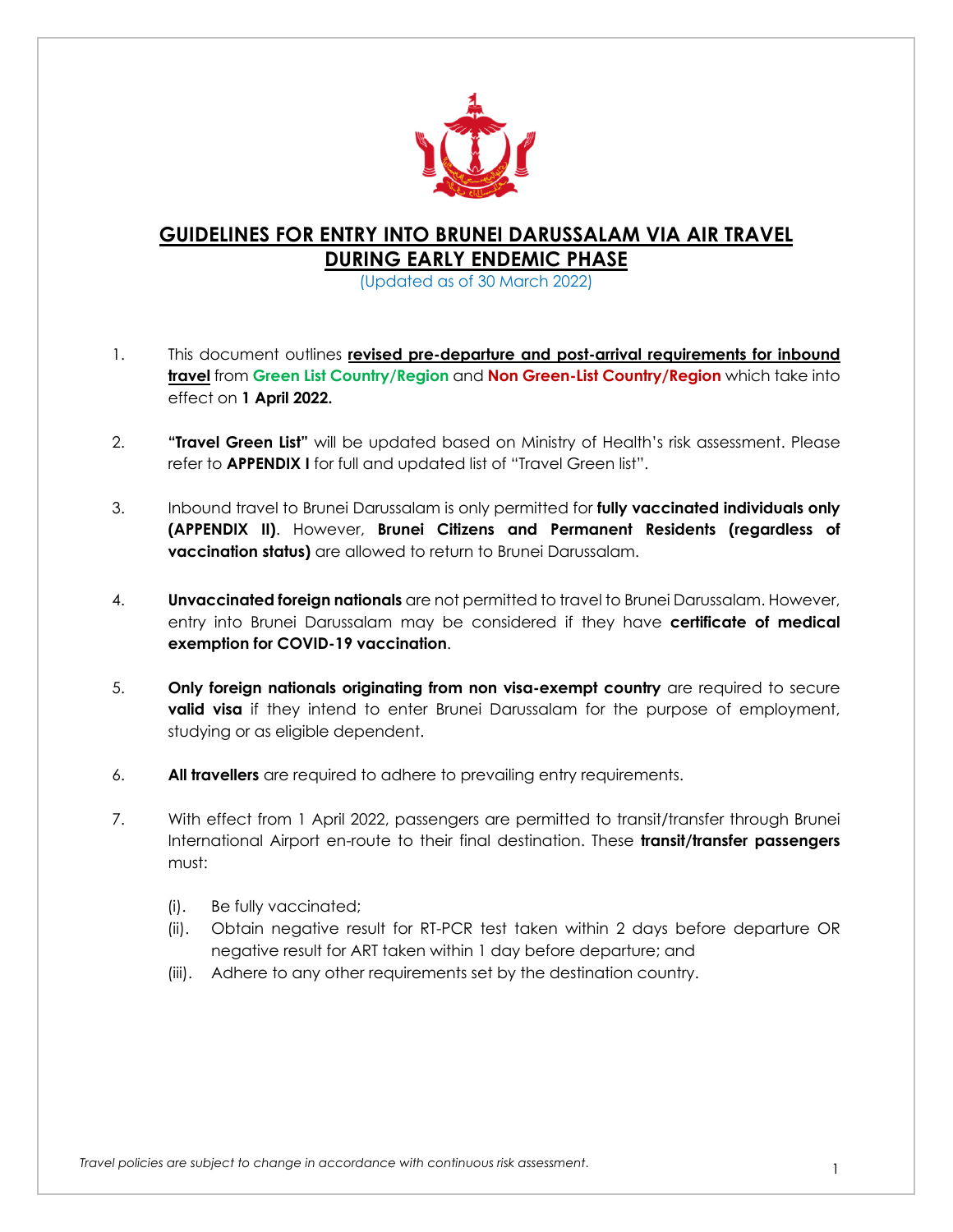## **INBOUND TRAVEL REQUIREMENTS**

#### **1. ENTRY TRAVEL PASS (ETP) APPROVAL**

- 1.1. **Brunei Citizens and Permanent Residents** departing from **any destination** do not require Entry Travel Pass (ETP) approval for entry into Brunei Darussalam.
- 1.2. Only **foreign nationals** departing from **non-GL country/region** require Entry Travel Pass (ETP) approval from Prime Minister's Office. ETP application may be submitted at least 8 working days before intended travel date via PMO Travel Portal: www.pmo.gov.bn/travelportal

#### **2. TRAVEL PURPOSE**

- 2.1. **Non-essential travel** is only permitted for inbound travel from **GL country/region**.
- 2.2. **Foreign nationals** travelling from **non-GL country/region** are allowed to enter Brunei Darussalam for **essential travel only**.

#### **3. TRAVEL HISTORY**

- 3.1. Travellers departing from **GL country/region** must remain in the country in the last **7 consecutive days**\* before departure to Brunei Darussalam (*\*with effect from 1 April 2022*).
- 3.2. Travellers who arrived from a GL country/region but were in a **non-GL country/region** within 7 days\* before departure will be treated as travellers from a non-GL country/region (*\*with effect from 1 April 2022*).

### **4. PRE-DEPARTURE REQUIREMENTS**

4.1. Prior to departing for Brunei Darussalam, **ALL travellers** must:

#### a. Be **fully vaccinated.**

Note: Those who are not fully vaccinated due to medical reasons must present a certificate of medical exemption for COVID-19 vaccination.

- b. Undergo a **COVID-19 RT-PCR test 2 days before departure to Brunei Darussalam OR\* ART within 1 day before departure to Brunei Darussalam at designated health center recognised by the government of the originating country** (*\*with effect from 1 April 2022*). Certificate of negative result for RT-PCR test OR ART must be presented to the airline upon check-in.
- c. Download and register on the **BruHealth Application.**
- d. Complete **Arrival Declaration Form** on PMO Travel Portal not more than 24 hours before departure to Brunei Darussalam: www.pmo.gov.bn/travelportal
- e. Make **payment for the post-arrival RT-PCR Test and ART (BND\$100)**. Payment can be made online via the Arrival Declaration Form. Travellers must obtain a 'Government of Brunei Darussalam' or 'Ministry of Health' **payment receipt** which states the name and passport number of the traveller.
- 4.2. **Foreign nationals entering Brunei Darussalam for short visit purpose** (duration of stay in Brunei Darussalam is less than 90 days) are required to obtain **Travel Medical Insurance with COVID-19 coverage (minimum coverage of BND\$50,000)** either from Brunei-based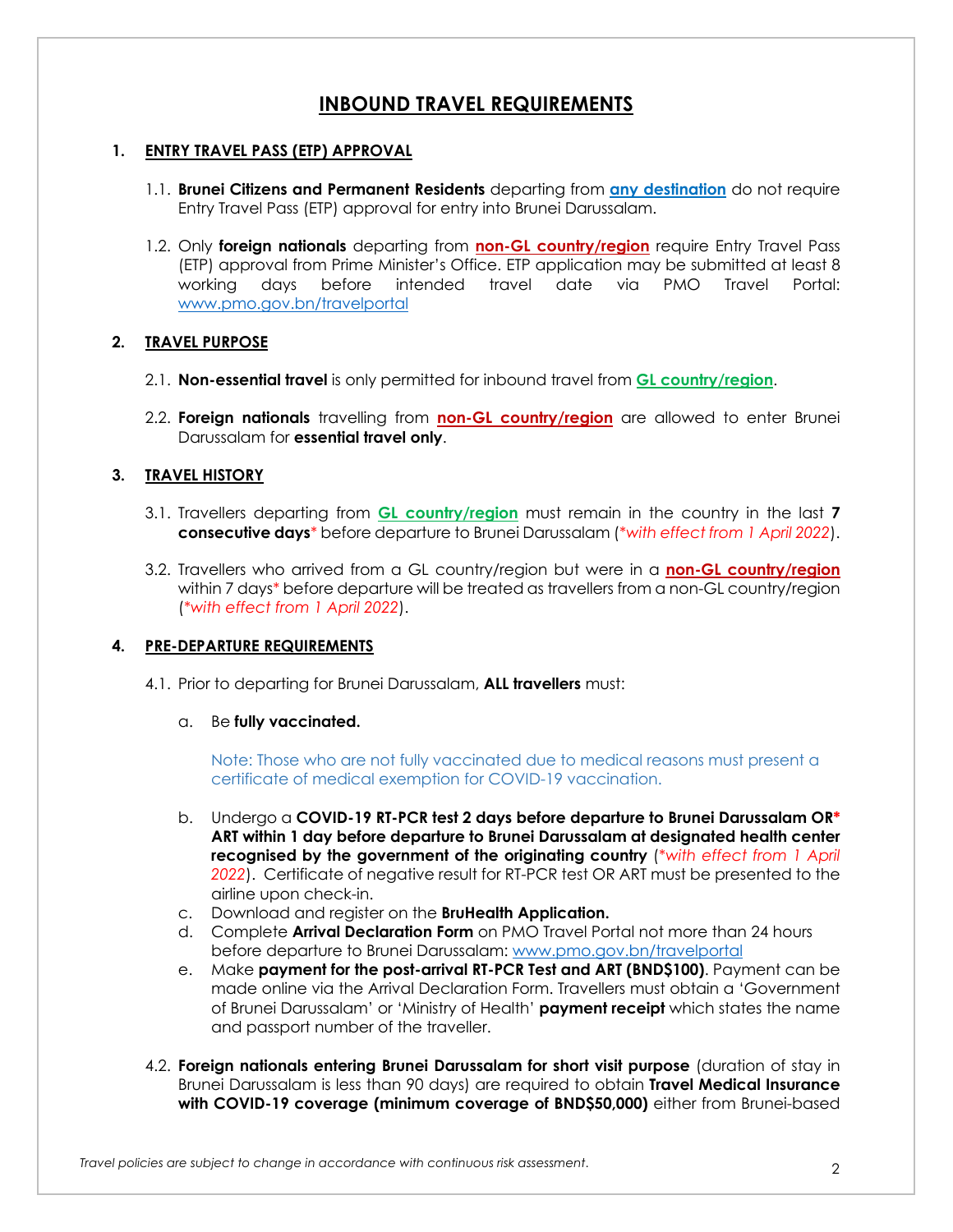or overseas insurer. The insurance must be valid for the duration of their stay in Brunei Darussalam.

Note: The following travellers are exempted from being required to obtain Travel Medical Insurance with COVID-19 coverage:

- a. Brunei Citizens and Permanent Residents returning to Brunei Darussalam; and
- b. Foreign nationals who will be entering Brunei Darussalam for the purpose of long-term visit such as employment, studying or as eligible dependent.

However, foreign nationals entering Brunei Darussalam for the purpose of employment, studying or as eligible dependent must adhere to all requirements in accordance with visa/immigration pass requirements.

- 4.3. **COVID-19 Recovered Travellers** who have proof of infection such as **Recovery Certificate** in which its validity period is not more than 90 days are **exempted from being required to undergo RT-PCR test***\** before departing for Brunei Darussalam. COVID-19 Recovered Travellers are only required to **undergo ART upon arrival***\**, which cost **BND\$20.00 per person***\** (*\*with effect from 1 April 2022*).
- 4.4. Upon check-in at the airport, traveller will be required to present to airline / immigration:
	- **Vaccination record** indicating full COVID-19 vaccination (APPENDIX II) OR **Certificate of medical exemption for COVID-19 vaccination** (for travellers that are not fully vaccinated due to medical reasons).
	- **Valid Traveller's Passport.**
	- **Arrival Declaration Form.**
	- **Entry Travel Pass approval** (for foreign nationals travelling from non-GL country/region).
	- **Certificate of negative result for RT-PCR taken within 2 days before departure** OR **certificate of negative result for ART taken within 1 day before departure.**
	- **Recovery Certificate** (for COVID-19 Recovered Travellers who have proof of infection with validity period of not more than 90 days).
	- **Receipt for post-arrival RT-PCR test and ART.**
	- **Certificate of Travel Medical Insurance with COVID-19 coverage - minimum coverage of BND\$50,000** (unless exempted as per paragraph 4.2).
	- **Valid visa/immigration pass** (for foreign nationals that require visa or immigration pass).

#### **5. POST-ARRIVAL PROCEDURES**

#### **5.1. ARRIVALS FROM GREEN-LIST COUNTRY/REGION**

- 5.1.1. ALL travellers arriving from **GL country/region** are required to:
	- a. Undergo **both RT-PCR test and ART** upon arrival**.**
	- b. Serve their **mandatory self-isolation at a suitable accommodation (home residence or hotel accommodation).**
	- c. Immediately proceed to their declared accommodation and remain within the accommodation during the entire self-isolation period until **receipt of negative result of their post-arrival RT-PCR test**.
	- d. Proceed to their declared accommodation via **hotel-provided transportation or private transportation**. Travellers are not allowed to use public transportation before completing their self-isolation period.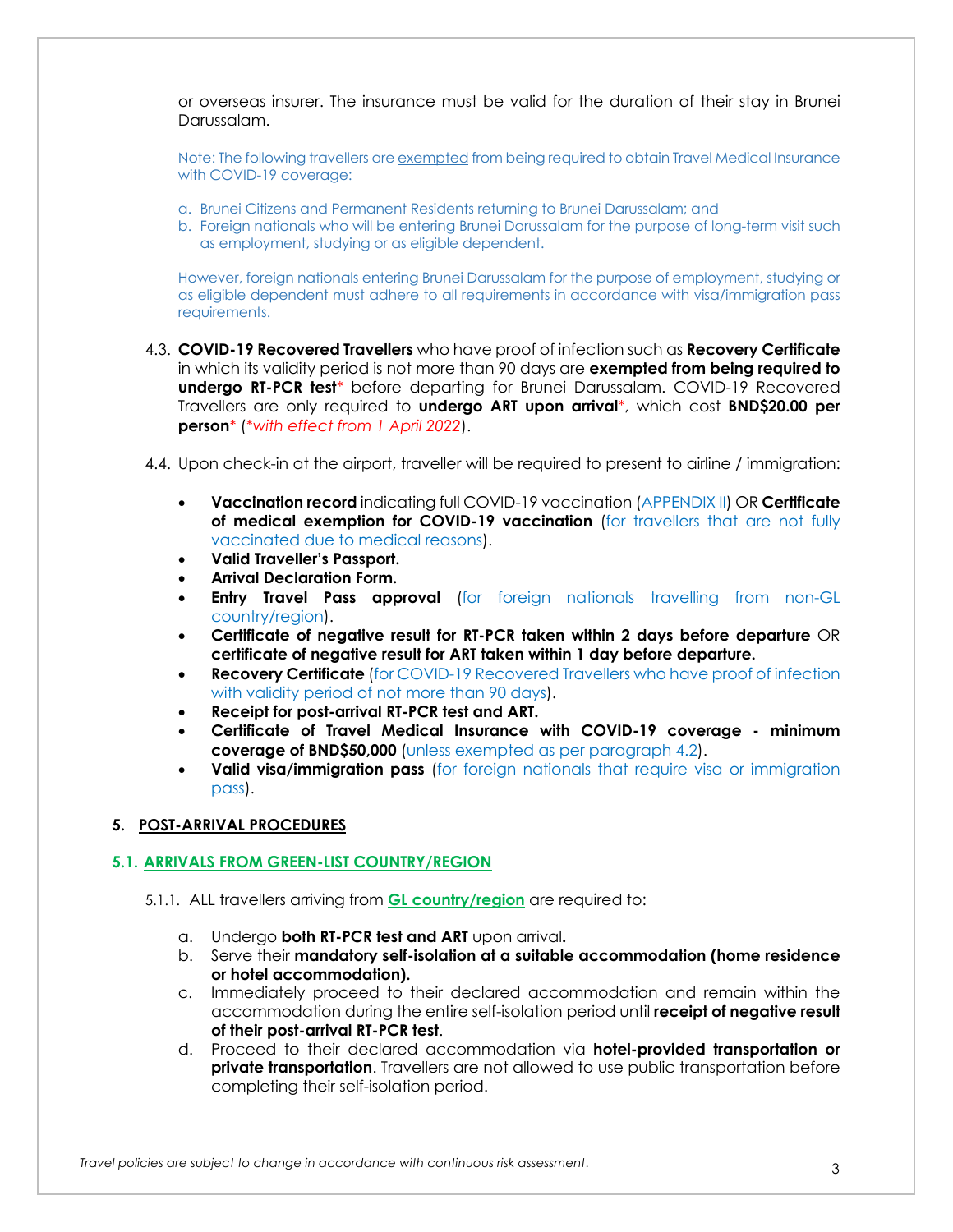- e. Undergo **additional Day 2 and Day 3 ART** (Day of arrival is Day 1) and upload ART results onto ART Reporting module on BruHealth App.
- 5.1.2. Should a traveller be tested positive for COVID-19, they will be required to undergo a period of isolation at their own residence in compliance with existing health protocols.

#### **5.2. ARRIVALS FROM NON GREEN-LIST COUNTRY/REGION & UNVACCINATED TRAVELLERS**

- 5.2.1. ALL travellers arriving from **Non GL country/region** and **unvaccinated travellers** are required to:
	- a. Undergo **ART** upon arrival.
	- b. Serve their **mandatory self-isolation at a suitable accommodation (home residence or hotel)**
	- c. Immediately proceed to their declared accommodation and not leave the declared accommodation except to **undergo RT-PCR test at designated swab center on day 5 post-arrival** (Day of arrival is Day 1).
	- d. Proceed to their declared accommodation or designated swab centre via **hotelprovided transportation or private transportation.** Travellers are not allowed to use public transportation before completing mandatory self-isolation.
	- e. Remain within their declared accommodation until **receipt of negative result of their day 5 post-arrival RT-PCR test.**

Note: Traveller may undergo RT-PCR test on day 5 at health centres or private health clinic that offer RT-PCR swab test services for outbound from/inbound travellers into Brunei Darussalam as listed in Appendix III.

5.2.2. Should a traveller be tested positive for COVID-19, they will be required to undergo a period of isolation at their own residence in compliance with existing health protocols.

#### **5.3 COVID-19 RECOVERED TRAVELLERS**

- 5.3.1. **COVID-19 Recovered Travellers** who have proof of infection such as **Recovery Certificate** in which its validity period is not more than 90 days are:
	- a. Only required to undergo **ART***\** upon arrival (*\*with effect from 1 April 2022*); and
	- b. **Exempted from mandatory self-isolation***\** after arriving in Brunei Darussalam (*\*with effect from 1 April 2022*).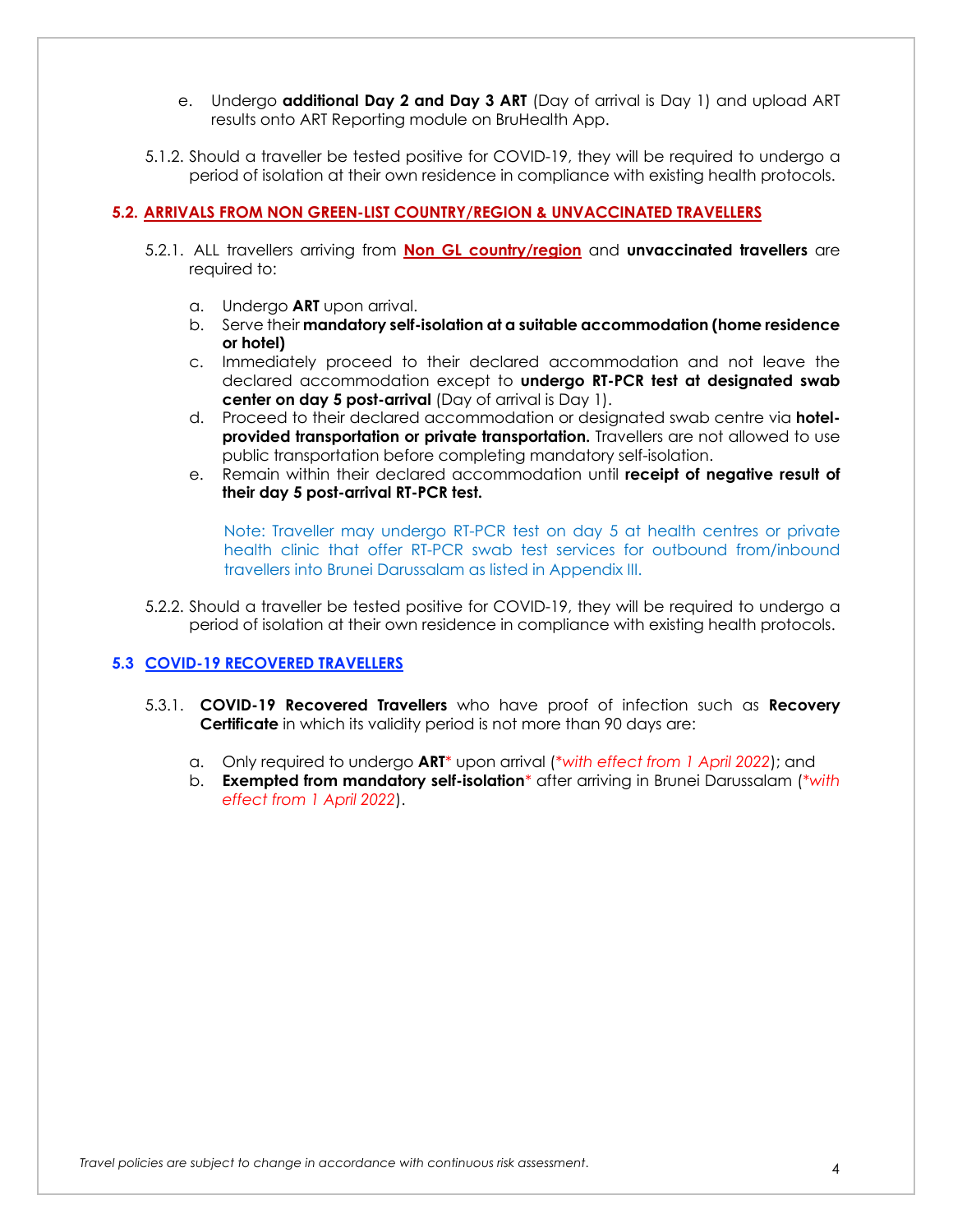## **APPENDIX I**

| <b>TRAVEL GREEN LIST</b>                                                                       |  |                                                                                                                                      |  |  |  |
|------------------------------------------------------------------------------------------------|--|--------------------------------------------------------------------------------------------------------------------------------------|--|--|--|
| 1. Australia<br>2. Cambodia<br>3. Japan<br>4. Malaysia (Via Air Travel Only)<br>5. New Zealand |  | 6. People's Republic of China<br>7. Saudi Arabia<br>8. Singapore<br>9. South Korea<br>10. United Arab Emirates<br>11. United Kingdom |  |  |  |

### **APPENDIX II – FULLY VACCINATED TRAVELLERS**

- § Individuals who have received a COVID-19 vaccine that has been granted WHO Emergency Use Listing.
- § Individual has a certificate of proof of vaccination issued by a recognized health jurisdiction (preferably digital vaccination record) or the WHO International Certificate of Vaccination (yellow book). Individuals vaccinated in Brunei Darussalam must show proof of vaccination on the BruHealth App.
- § Individual has completed the full course of COVID-19 vaccination (1 dose for Johnson & Johnson vaccine, 2 doses for all other vaccines).
- Individuals below 18 years travelling with a group of all vaccinated adults will follow Vaccinated Traveller protocols.

\*Unvaccinated individuals refer to individuals who do not fulfil requirements outlined in APPENDIX II.

### **APPENDIX III – HEALTH CENTRES OR PRIVATE HEALTH CLINICS THAT OFFER RT-PCR SWAB TEST SERVICES FOR OUTBOUND FROM / INBOUND TRAVELLERS INTO BRUNEI DARUSSALAM**

| Klinik Noor Rohaya (Perjanjian Sahaja)<br>• No 1, Simpang 293, Jalan Pasir Berakas<br>$+6732390282/+6738240282$                                      | <b>UNI Clinic (Perjanjian Sahaja)</b><br>No 5, Simpang 490, Jalan Muara, Kg Sg<br>Hanching, BC2115<br>+673 2335403 / +673 7325403                                                                                     |  |  |  |
|------------------------------------------------------------------------------------------------------------------------------------------------------|-----------------------------------------------------------------------------------------------------------------------------------------------------------------------------------------------------------------------|--|--|--|
| Jerudong Park Medical Center (Perjanjian<br>Sahaja)<br>Jerudong Park Medical Center, Jerudong<br>$\bullet$<br>Park, BG3122<br>$\bullet$ +673 2611433 | Lee Clinic and Dispensaries (Perjanjian Sahaja)<br>• C-1, Abdul Razak Complex, Gadong<br>Centrepoint<br>+673 2428428 / +673 8128128                                                                                   |  |  |  |
| Panaga Health Center (Perjanjian Sahaja)<br>Jalan Utara, Panaga, Seria KB2933<br>+673 8876454                                                        | Klinik Dr Amir (Perjanjian Sahaja)<br>No 204, Ground Floor, Bangunan<br>Mohammad Yussof, KM2, Jalan Raja Isteri<br>Pengiran Anak Saleha, BA1712, Bandar Seri<br>Begawan<br>+673 2336801 / +673 2222500 / +673 3337850 |  |  |  |